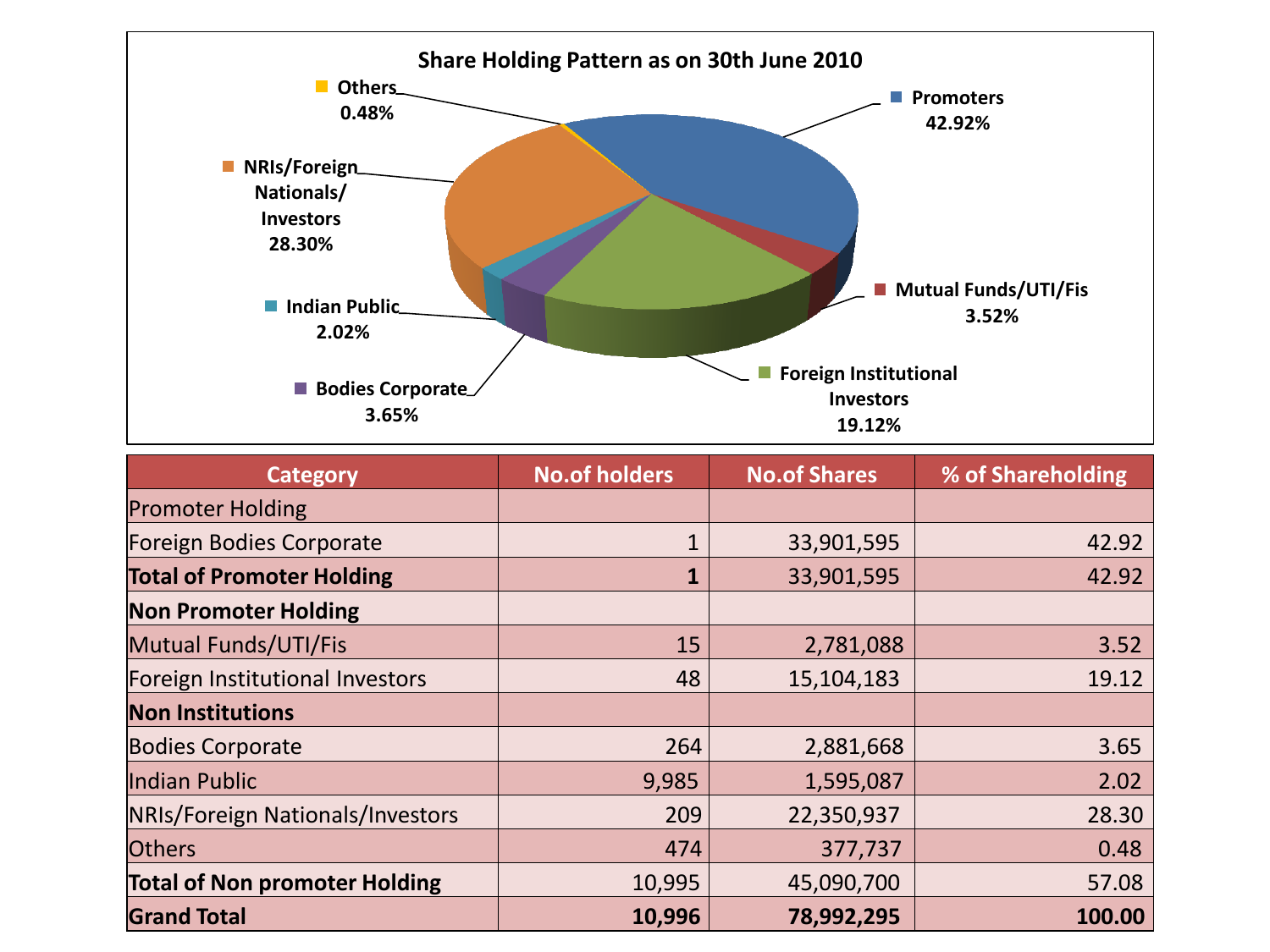|                 | (I) (a) Statement showing Shareholding Pattern                         |                     |                  |                    |                       |                                 |               |                          |
|-----------------|------------------------------------------------------------------------|---------------------|------------------|--------------------|-----------------------|---------------------------------|---------------|--------------------------|
|                 |                                                                        |                     |                  |                    |                       |                                 |               |                          |
|                 | Name of the Company: Redington (India) Limited                         |                     |                  |                    |                       |                                 |               |                          |
|                 | Scrip Code (BSE): 532805 :: Symbol (NSE):REDINGTON                     |                     |                  |                    | <b>Quarter Ended:</b> | June 30,2010                    |               |                          |
|                 |                                                                        |                     |                  |                    |                       |                                 |               |                          |
| <b>Category</b> |                                                                        | Number of           | <b>Total No.</b> | No. of Shares      |                       | <b>Total Shareholding as a</b>  |               | Shares pledged or        |
| Code            | <b>Category of Shareholder</b>                                         | <b>Shareholders</b> | of Shares        | held in Demat Form |                       | percentge of total number       |               | otherwise encumbered     |
|                 |                                                                        |                     |                  |                    |                       |                                 |               |                          |
|                 |                                                                        |                     |                  |                    | of                    | As a percentage As a percentage | Number of     |                          |
| (1)             | (II)                                                                   | (III)               | (IV)             | (V)                | $(A + B)$             | of $(A + B + C)$                | <b>Shares</b> | As a percentage          |
|                 |                                                                        |                     |                  |                    | $\mathbf{N}$          | (VII)                           | (VIII)        | $(IX) = (VIII)/(IV)*100$ |
|                 |                                                                        |                     |                  |                    |                       |                                 |               |                          |
| (A)             | <b>Shareholding of Promoter and</b>                                    |                     |                  |                    |                       |                                 |               |                          |
|                 | <b>Promoter Group</b>                                                  |                     |                  |                    |                       |                                 |               |                          |
| 1               | Indian                                                                 |                     |                  |                    |                       |                                 |               |                          |
| (a)             | Individuals / Hindu Undivided Family                                   | $\Omega$            | $\Omega$         | $\overline{O}$     | 0.00                  | 0.00                            | 0.00          | 0.00                     |
| (b)             | Central government/ State Government                                   | $\Omega$            | ∩                | $\overline{O}$     | 0.00                  | 0.00                            | 0.00          | 0.00                     |
| (c)             | <b>Bodies Corporate</b>                                                | O                   | $\Omega$         | $\circ$            | 0.00                  | 0.00                            | 0.00          | 0.00                     |
| (d)             | <b>Financial Institutions/Banks</b>                                    | 0                   | $\Omega$         | $\overline{O}$     | 0.00                  | 0.00                            | 0.00          | 0.00                     |
| (e)             | Any Other (specify)                                                    | $\Omega$            | $\Omega$         | $\circ$            | 0.00                  | 0.00                            | 0.00          | 0.00                     |
|                 |                                                                        |                     |                  |                    |                       |                                 |               |                          |
|                 | Sub-Total (A) (1)                                                      | $\Omega$            | $\Omega$         | $\overline{0}$     | 0.00                  | 0.00                            | 0.00          | 0.00                     |
|                 | Foreign                                                                |                     |                  |                    |                       |                                 |               |                          |
| $\frac{2}{(a)}$ | Individuals(Non resident individuals/foreign individ                   | $\Omega$            | $\Omega$         | $\Omega$           | 0.00                  | 0.00                            | 0.00          | 0.00                     |
| (b)             | <b>Bodies Corporate</b>                                                |                     | 33,901,595       | 33,901,595         | 42.92                 | 42.92                           | 0.00          | 0.00                     |
| (c)             | Institutions                                                           | $\Omega$            |                  | Οl                 | 0.00                  | 0.00                            | 0.00          | 0.00                     |
| (d)             | Any Other (Specify)                                                    | ∩                   |                  | $\Omega$           | 0.00                  | 0.00                            | 0.00          | 0.00                     |
|                 |                                                                        |                     |                  |                    |                       |                                 |               |                          |
|                 | Sub-Total (A) (2)                                                      |                     | 33,901,595       | 33,901,595         | 42.92                 | 42.92                           | 0.00          | 0.00                     |
|                 |                                                                        |                     |                  |                    |                       |                                 |               |                          |
|                 | <b>Total Shareholding of Promoter</b>                                  |                     | 33,901,595       | 33,901,595         | 42.92                 | 42.92                           | 0.00          | 0.00                     |
|                 | and Promoter Group $(A) = (A) (1) + (A) (2)$                           |                     |                  |                    |                       |                                 |               |                          |
|                 |                                                                        |                     |                  |                    |                       |                                 |               |                          |
|                 |                                                                        |                     |                  |                    |                       |                                 |               |                          |
| (B)             | <b>Public Shareholding</b>                                             |                     |                  |                    |                       |                                 |               |                          |
| (1)             | Institutions                                                           |                     |                  |                    |                       |                                 |               |                          |
| (a)             | Mutual Funds/ UTI                                                      | 13                  | 2,780,038        | 2,780,038<br>1,050 | 3.52<br>0.00          | 3.52<br>0.00                    | N.A<br>N.A    | N.A<br>N.A               |
| (b)<br>(c)      | Financial Institutions / Banks<br>Central Government/ State Government |                     | 1050<br>$\Omega$ | $\overline{O}$     | 0.00                  | 0.00                            | N.A           | N.A                      |
| (d)             | <b>Venture Capital Funds</b>                                           |                     | ∩                | $\circ$            | 0.00                  | 0.00                            | N.A           | N.A                      |
| (e)             | <b>Insurance Companies</b>                                             | $\Omega$            | $\Omega$         | $\Omega$           | 0.00                  | 0.00                            | N.A           | N.A                      |
| (f)             | Foreign Institutional Investors                                        | 48                  | 15,104,183       | 15,104,183         | 19.12                 | 19.12                           | N.A           | N.A                      |
| (g)             | Foreign Venture Capital Investors                                      | 0                   | $\Omega$         | $\overline{O}$     | 0.00                  | 0.00                            | N.A           | N.A                      |
| (h)             | Any Other (Specify)                                                    | $\Omega$            | $\Omega$         | $\overline{O}$     | 0.00                  | 0.00                            | N.A           | N.A                      |
|                 |                                                                        |                     |                  |                    |                       |                                 |               |                          |
|                 | Sub-Total (B)(1)                                                       | 63                  | 17,885,271       | 17,885,271         | 22.64                 | 22.64                           | N.A           | N.A                      |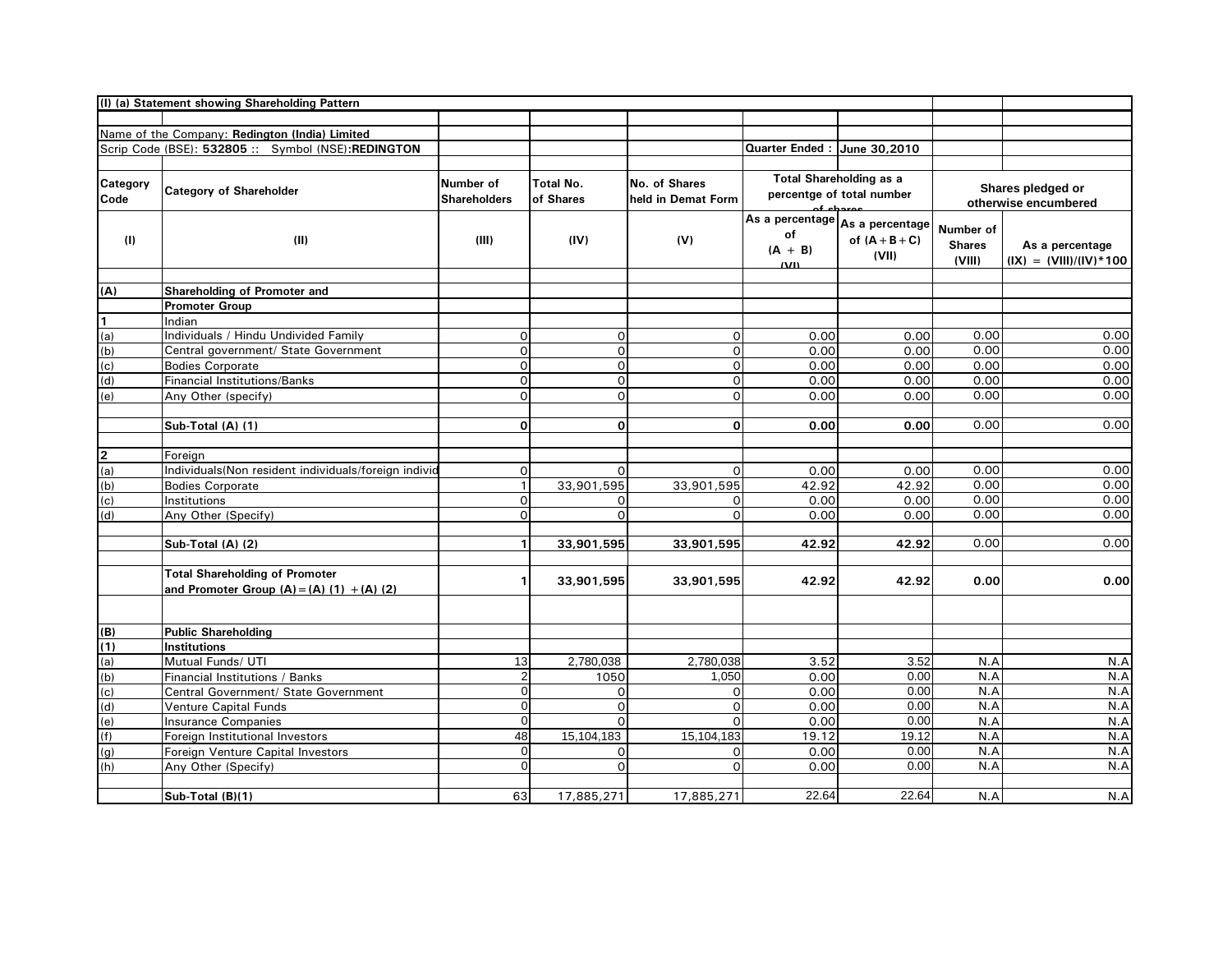| (2)         | Non Institutions                                  |          |            |            |        |        |     |      |
|-------------|---------------------------------------------------|----------|------------|------------|--------|--------|-----|------|
| (a)         | <b>Bodies Corporate</b>                           | 264      | 2,881,668  | 2,881,668  | 3.65   | 3.65   | N.A | N.A  |
| (b)         | Individuals Holding nominal share capital         |          |            |            |        |        |     |      |
|             | upto Rs. 1 Lakh                                   | 9974     | ,382,029   | ,367,870   | 1.75   | 1.75   | N.A | N.A  |
|             | ii. In excess of Rs. 1 Lakh                       | 11       | 213,058    | 203,048    | 0.27   | 0.27   | N.A | N.A  |
|             |                                                   |          |            |            |        |        |     |      |
| $ c\rangle$ | Any Other :-                                      |          |            |            |        |        |     |      |
|             | <b>Clearing Member</b>                            | 36       | 73,730     | 73,730     | 0.09   | 0.09   | N.A | N.A  |
|             | Directors and their relatives                     |          | 257,233    | 257,223    | 0.33   | 0.33   | N.A | N.A  |
|             | <b>Foreign Corporate Bodies</b>                   |          | 22,038,188 |            | 27.90  | 27.90  | N.A | N.A  |
|             | Hindu Undivided Families                          | 427      | 43,970     | 43,970     | 0.06   | 0.06   | N.A | N.A  |
|             | Non resident Indian                               | 205      | 304,999    | 250,603    | 0.39   | 0.39   | N.A | N.A  |
|             | <b>Trust</b>                                      | 6        | 2,804      | 815        | 0.00   | 0.00   | N.A | N.A  |
|             | <b>Foreign Nationals</b>                          | 3        | 7,750      | 4500       | 0.01   | 0.01   | N.A | N.A  |
|             |                                                   |          |            |            |        |        |     |      |
|             | Sub-Total (B)(2)                                  | 10932    | 27,205,429 | 5,083,427  | 34.44  | 34.44  | N.A | N.A  |
|             |                                                   |          |            |            |        |        |     |      |
|             | Total Public Shareholding $(B) = (B)(1) + (B)(2)$ | 10995    | 45,090,700 | 22,968,698 | 57.08  | 57.08  | N.A | N.A  |
|             | TOTAL $(A) + (B)$                                 | 10996    | 78,992,295 | 56,870,293 | 100.00 | 100.00 |     |      |
|             |                                                   |          |            |            |        |        | N.A | 0.00 |
| (C)         | Shares held by Custodians and against which       | $\Omega$ |            |            |        |        |     |      |
|             | depository receipts have been issued              |          | ∩          | 0          |        | 0.00   | N.A | N.A  |
|             | Grand Total $(A) + (B) + (C)$                     | 10996    | 78,992,295 | 56,870,293 | 100.00 | 100.00 | N.A | N.A  |
|             |                                                   |          |            |            |        |        |     |      |
|             |                                                   |          |            |            |        |        |     |      |
|             |                                                   |          |            |            |        |        |     |      |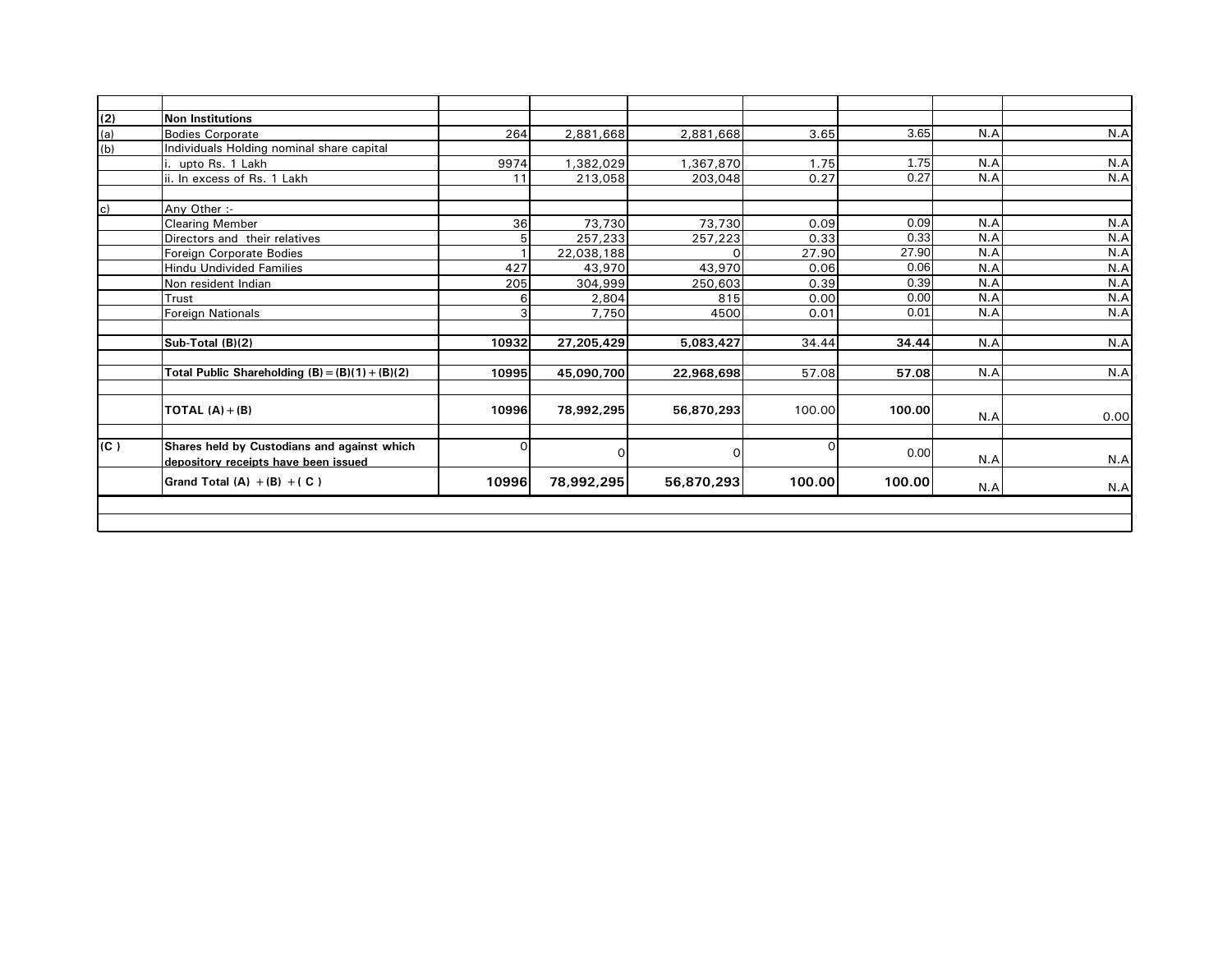|     | I) (b) Statement showing shareholding of persons belonging to the |                                                                                                          |                   |                                           |                                            |                                                                 |  |  |  |  |  |  |
|-----|-------------------------------------------------------------------|----------------------------------------------------------------------------------------------------------|-------------------|-------------------------------------------|--------------------------------------------|-----------------------------------------------------------------|--|--|--|--|--|--|
|     | <b>Category "Promoter and Promoter Group"</b>                     |                                                                                                          |                   |                                           |                                            |                                                                 |  |  |  |  |  |  |
|     |                                                                   |                                                                                                          |                   |                                           |                                            |                                                                 |  |  |  |  |  |  |
|     |                                                                   |                                                                                                          |                   | Shares pledged or<br>otherwise encumbered | lotherwise<br>encumbered                   | Shares pledged or Shares pledged or<br>lotherwise<br>encumbered |  |  |  |  |  |  |
|     |                                                                   | Shares as a % of<br>total no of shares                                                                   | <b>Number</b>     | As a %                                    | As a % of grand<br>total $(A) + (B) + (C)$ |                                                                 |  |  |  |  |  |  |
|     |                                                                   |                                                                                                          | { i.e Grand Total | (V)                                       | $(VI) = (V/III)$                           | of sub clause I (a)<br>IVIII                                    |  |  |  |  |  |  |
| Sr. | (1)<br><b>Name of the Shareholder</b>                             | Number of shares $ (A) + (B) + (C)$<br>(II)<br>Indicated in<br>statement at para<br>$(1)$ (a) above $\}$ |                   |                                           |                                            |                                                                 |  |  |  |  |  |  |
|     |                                                                   |                                                                                                          |                   |                                           |                                            |                                                                 |  |  |  |  |  |  |
|     |                                                                   |                                                                                                          |                   |                                           |                                            |                                                                 |  |  |  |  |  |  |
|     |                                                                   |                                                                                                          | (III)             |                                           |                                            |                                                                 |  |  |  |  |  |  |
|     | <b>PROMOTERS</b>                                                  |                                                                                                          |                   |                                           |                                            |                                                                 |  |  |  |  |  |  |
|     | I Redington (Mauritius) Limited                                   | 33,901,595                                                                                               | 42.92             | 0.00                                      | 0.00                                       | 0.00                                                            |  |  |  |  |  |  |
|     | <b>TOTAL PROMOTERS HOLDING</b>                                    | 33,901,595                                                                                               | 42.92             | 0.00                                      | 0.00                                       | 0.00                                                            |  |  |  |  |  |  |

|     | (I) (c)Statement showing Shareholding of persons belonging to the Category "Public" |                         |                     |  |  |  |  |
|-----|-------------------------------------------------------------------------------------|-------------------------|---------------------|--|--|--|--|
|     | and holding more than 1% of the total number of shares                              |                         |                     |  |  |  |  |
|     |                                                                                     |                         |                     |  |  |  |  |
| Sr. | Name of the Shareholder                                                             | <b>Number of shares</b> | Shares as a % of    |  |  |  |  |
| No. |                                                                                     |                         | total No. of Shares |  |  |  |  |
|     | <b>INSTITUTIONS</b>                                                                 |                         |                     |  |  |  |  |
|     | Synnex (Mauritius) Limited                                                          | 22,038,188              | 27.90               |  |  |  |  |
|     | T Rowe Price International Inc A/C T Rowe                                           |                         | 7.08                |  |  |  |  |
|     | Price New Asia Fund                                                                 | 5,592,271               |                     |  |  |  |  |
|     | <b>3 CICI</b> Prudential Life Insurance Company                                     | 2,699,333               | 3.42                |  |  |  |  |
|     | 4 SBI Mutual Fund A/C Magnum Global Fund                                            | 2,105,975               | 2.67                |  |  |  |  |
|     | 5 India Capital Fund Limited                                                        | 2,011,995               | 2.55                |  |  |  |  |
| 6   | T Rowe Price International Inc A/C T Rowe                                           |                         | 1.51                |  |  |  |  |
|     | Price International Discovery Fund                                                  | 1.195.333               |                     |  |  |  |  |
|     | Swiss Finance Corporation (Mauritius) Limited                                       | 921,072                 |                     |  |  |  |  |
|     | Totall                                                                              | 36,564,167              | 46.29               |  |  |  |  |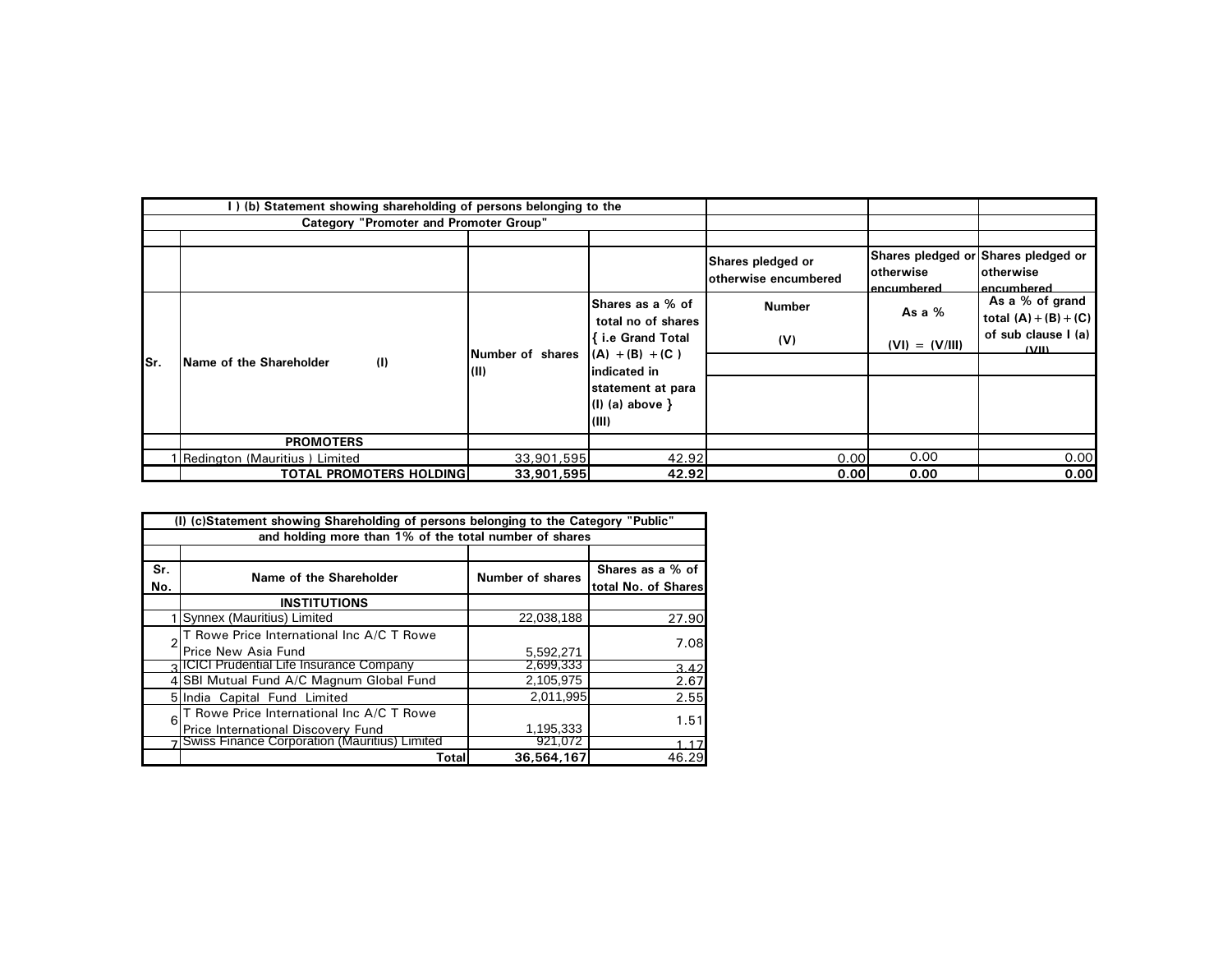|      | (I) (d) Statement showing details of Locked in shares |                                                    |                                  |                                                                                                                                        |  |  |
|------|-------------------------------------------------------|----------------------------------------------------|----------------------------------|----------------------------------------------------------------------------------------------------------------------------------------|--|--|
| S No | Name of the Shareholder                               | Category of<br>shareholders<br>(Promoter / Public) | No of Locked in<br><b>Shares</b> | Locked In shares as a<br>percentage of total<br>number of shares { I.e<br>Grand Total $(A) + (B) + (C)$<br>) indicated in statement at |  |  |
|      | Ravishankar S.                                        | Public                                             | 500                              | 0.00063                                                                                                                                |  |  |
|      | 2 Satpal Singh Virdi                                  | Public                                             | 625                              | 0.00079                                                                                                                                |  |  |
|      | 3 Rajesh Khetarpal                                    | Public                                             | 465                              | 0.00059                                                                                                                                |  |  |
|      | 4 Annie Jose                                          | Public                                             | 625                              | 0.00079                                                                                                                                |  |  |
|      | 5 Rawal Dipesh Jagdish                                | Public                                             | 750                              | 0.00095                                                                                                                                |  |  |
|      | 6 C.R. Srinivasan                                     | Public                                             | 1000                             | 0.00127                                                                                                                                |  |  |
|      | 7 Santosh Atmaram Sansare                             | Public                                             | 1250                             | 0.00158                                                                                                                                |  |  |
|      | 8 Priyaranjan Bohidar                                 | Public                                             | 1250                             | 0.00158                                                                                                                                |  |  |
|      | 9 David E. Caleb                                      | Public                                             | 750                              | 0.00095                                                                                                                                |  |  |
|      | 10 Senthil Kumar K.M.                                 | Public                                             | 750                              | 0.00095                                                                                                                                |  |  |
|      | 11 Jim Sujith Mathew                                  | Public                                             | 1250                             | 0.00158                                                                                                                                |  |  |
|      | 12 Sunkari Venkateswara Rao                           | Public                                             | 875                              | 0.00111                                                                                                                                |  |  |
|      | 13 Krishnamoorthy S                                   | Public                                             | 875                              | 0.00111                                                                                                                                |  |  |
|      | 14 Sasikanth R                                        | Public                                             | 2500                             | 0.00316                                                                                                                                |  |  |
|      | 15 Vineeth Sebastian                                  | Public                                             | 6250                             | 0.00791                                                                                                                                |  |  |
|      | 16 Meenakshi Harinarayan                              | Public                                             | 625                              | 0.00079                                                                                                                                |  |  |
|      | 17 Sriram Ganeshan                                    | Public                                             | 5000                             | 0.00633                                                                                                                                |  |  |
|      | 18S. Sethuraman                                       | Public                                             | 5000                             | 0.00633                                                                                                                                |  |  |
|      | 19 Ramkumar B.                                        | Public                                             | 5000                             | 0.00633                                                                                                                                |  |  |
|      | 20 Sujit Damodaran Menon                              | Public                                             | 3000                             | 0.00380                                                                                                                                |  |  |
|      | 21 Sukhil Kumar Rajagopal                             | Public                                             | 3000                             | 0.00380                                                                                                                                |  |  |
|      | 22 Ashish Bharti                                      | Public                                             | 8000                             | 0.01013                                                                                                                                |  |  |
|      | 23 Dathathreyan Mani                                  | Public                                             | 750                              | 0.00095                                                                                                                                |  |  |
|      | <b>Grand Total</b>                                    |                                                    | 50090                            | 0.06341                                                                                                                                |  |  |